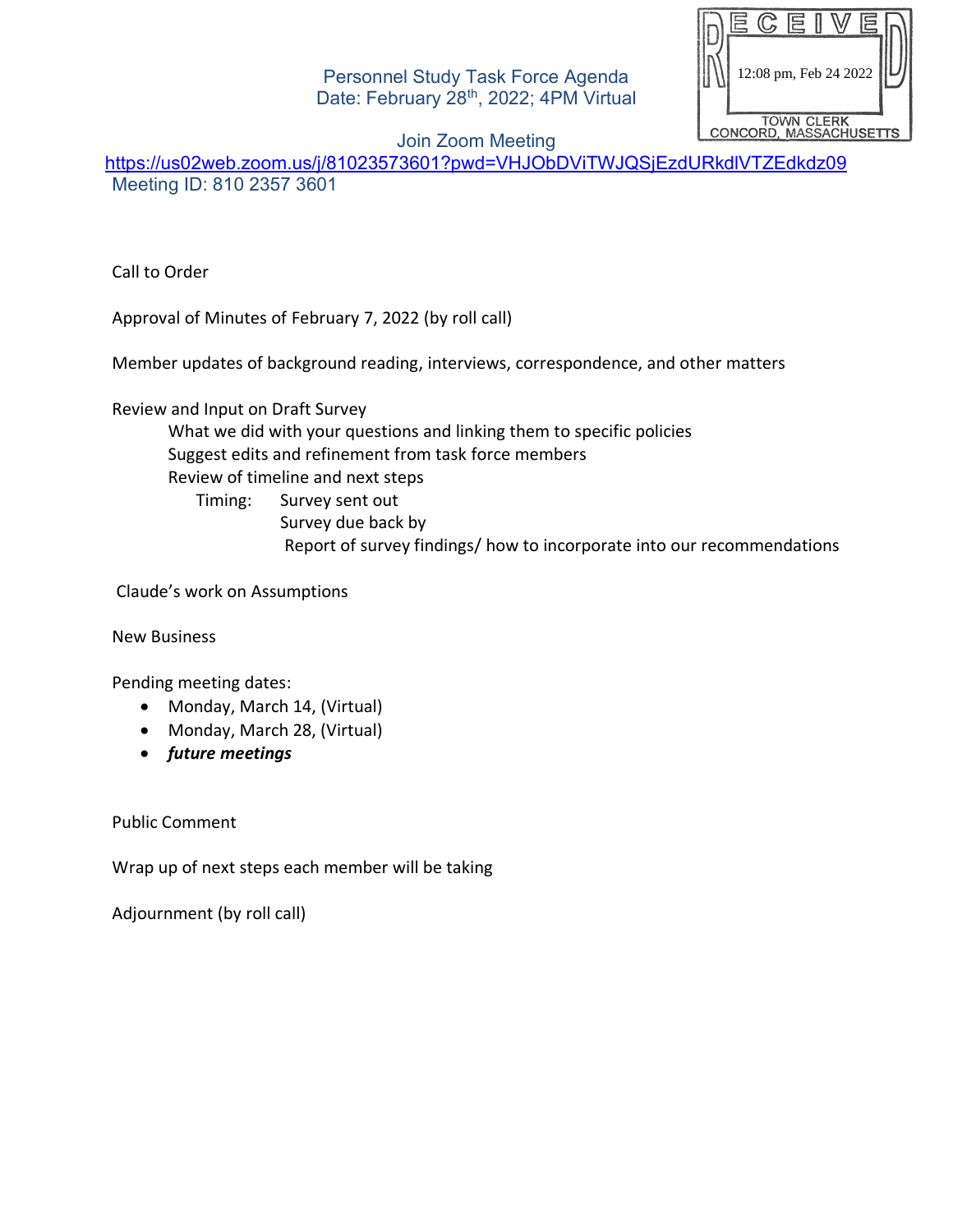## PERSONNEL STUDY TASK FORCE – TOWN OF CONCORD, MA **DRAFT** MEETING MINUTES

Date: February 7, 2022 Location: Virtual

Present from the Board: Ruth Lauer (Co-Chair), Anne Rarich (Co-Chair), Claude Cicchetti (Clerk), Paul Macone, Bruce Button.

Others Present: Terri Ackerman – Select Board, Susan Bates – Select Board, Kerry Lafleur, Acting Town Manager, Kate Hodges, Deputy Town Manager, William Mrachek – Personnel Board, Chris Carmody – Administrative Manager, Erin Mulcahy – Assistant Town Accountant, Karlen Reed, Mark Howell, Ned Perry, Anita Tekle, Doug Meagher.

## **1. Call to Order**

The meeting was called to Order by Anne Rarich, Co-Chair at 4:01 pm by roll call.

## **2. Approval of Minutes**

Ruth moved amended minutes for the meeting of January 24<sup>th</sup> that she had distributed in advance. In particular, the committee discussed the section on visitor discussion where a personnel professional was brought in to discuss the idea of surveys. The visitor spoke about surveys but also more broadly about the role of personnel boards. Upon a motion duly made and seconded it was voted 4-1 to approve the amended version of the minutes which removed the discussion that was seen to be off-topic.

## **3. Survey Discussion**

Erin Mulcahy was introduced and said she was looking forward to working with the Task Force.

Anne thanked the Task Force for the draft questions, which will be discussed at a later meeting. Erin will be involved in some of the logistics, and we will need to think about the timing.

Kerry Lafleur discussed the issue that employees in collective bargaining negotiations must be considered when conducting a survey. Kerry also guided against questions such as those involving employee satisfaction, retention, recruitment, and health benefits, as these are the purview of the Town Manager and Personnel Board and are not Personnel Bylaw issues. If we were to receive responses outside our mission, Kerry asked that we share them with her.

Kerry notified the Task Force that as she has thought about the implications of a joint survey more deeply, she is looking toward doing an independent survey. He reasoning was that not only are the types of questions very different, but the Task Force survey would be a public document, which could potentially skew the responses she might seek from a survey that she could do on her own. She was also concerned about timing, as our timelines might not match up well.

Paul Macone expressed disappointment that a joint survey was not going to happen and sought a middle path where this could still occur. Bruce echoed Paul's concerns.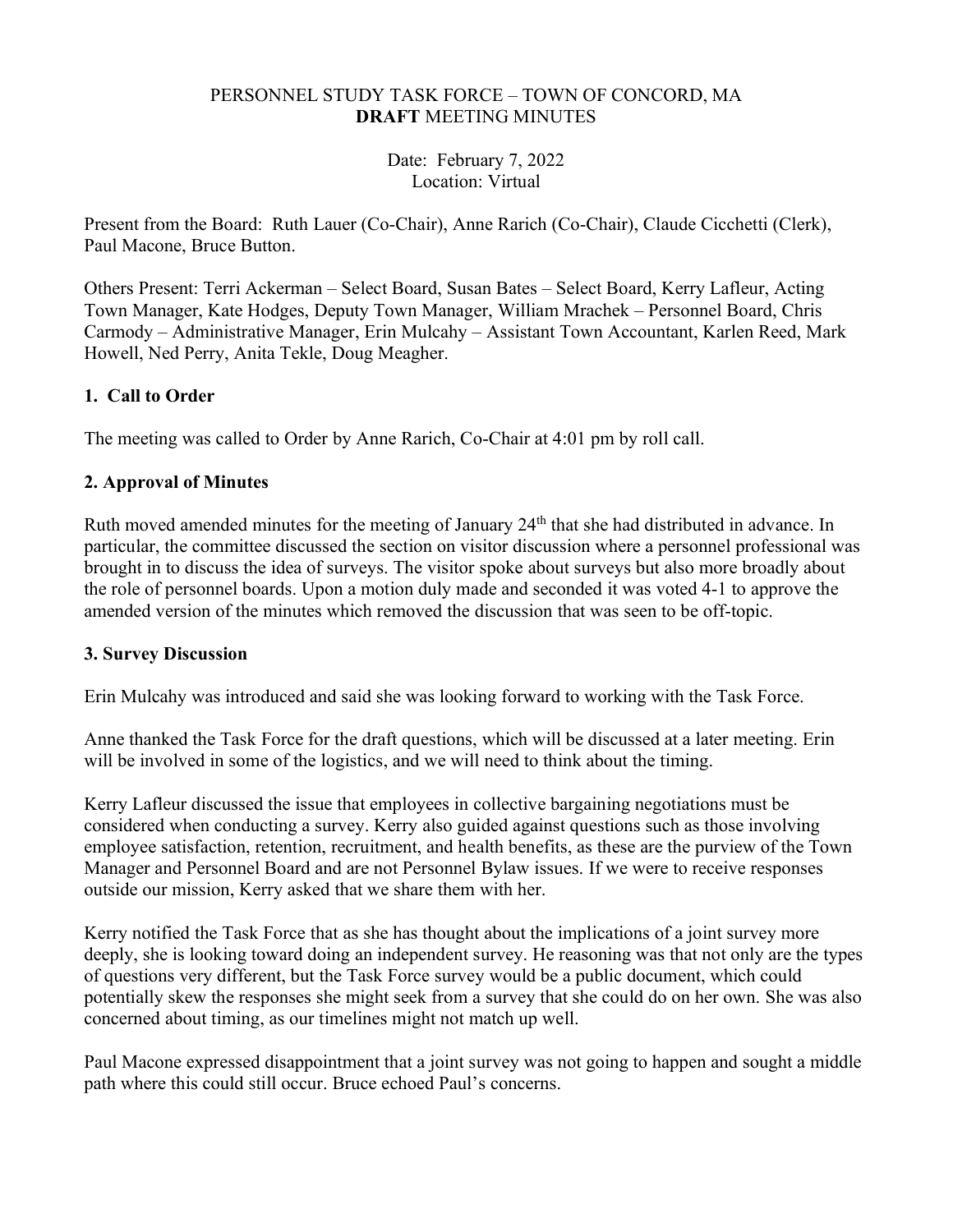#### **4. Bylaw Discussion**

Claude presented an overview of potential draft changes to the Personnel Bylaw via PowerPoint based upon his thoughts as informed by Task Force meetings to date. Initial thoughts include:

- Clarify the division of responsibilities between Town Manager & Personnel Board.
- State explicitly that significant personnel policy changes require review by the Personnel Board.
- Require employee notification of PB meetings where proposed policy changes are on the agenda.
- Suggest a process where employees can ask for proposed policy changes to be put on the Personnel Board agenda if it was not done so already.
- Increase the communication of reports, generated both internally and externally, between the Town Manager and the Personnel Board, focusing on strategic and management reporting.
- Study further and consider creating the new responsibilities of Town Employee Ombuds, to help address employee concerns and facilitate communication with the Personnel Board.
- Study further and consider changing the governance process between the Town Manager, Personnel Board, and Town Meeting.

The discussion afterward clarified some of the ideas were but there was no vote sought or taken. Paul Macone expressed concern that we were offering conclusions before we had completed gathering data. Anne and Ruth suggested we could do both at the same time in parallel.

## **5. Public Comment**

Terri Ackerman thanked the Task Force for its efforts.

# **6. Next steps**

Ruth and Anne will work with Erin Mulcahy on compiling the survey questions for next meeting. Bruce will talk to the Fire Chief and again to the Police Chief. Bruce is also getting calls from current and former employees. Claude will talk to the Finance Director. Ruth will talk to Recreation. Anne will contact the Council on Aging. Paul will talk again with Alan Cathcart.

# **7. Future Meeting Schedule**

The Board re-affirmed the following schedule of future meetings through the end of the year.

- Monday, February 28, 4pm (Virtual)
- Monday, March 14, (Virtual)
- Monday, March 28, (Virtual)

# **8. Adjournment**

The meeting was adjourned at 5:36 pm.

Respectfully submitted, Claude Cicchetti, Clerk